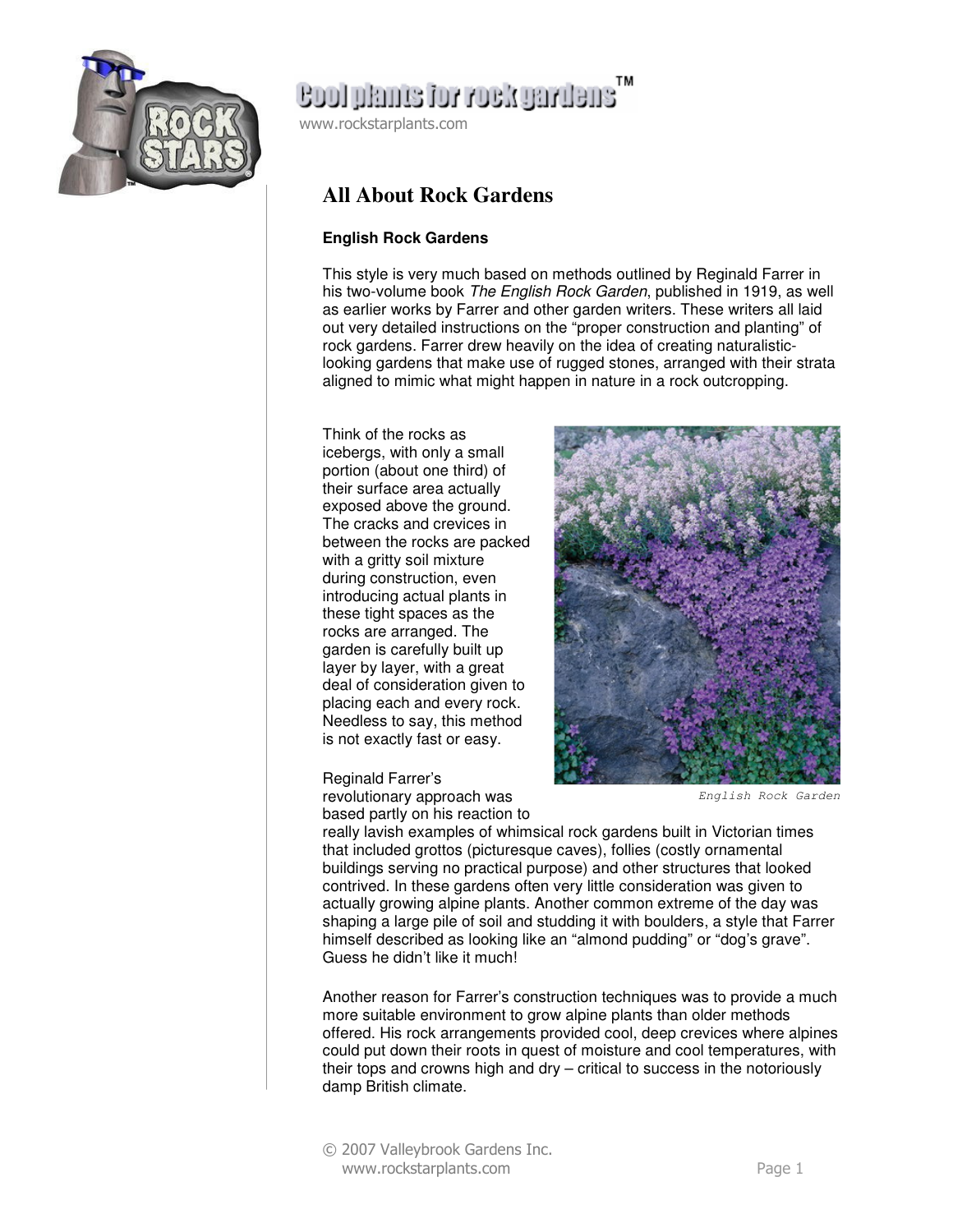

# ensuring Noor rot enmal loos

www.rockstarplants.com

#### **Soil and Construction Tips**

This drawing shows one way of creating a naturallooking rock outcrop. In nature, such formations are usually mostly buried, and the exposed rock surfaces and strata or erosion lines are usually at the same or similar angles.



Sample Outcropping

There are many recipes for soil mixes for a traditional English style rock garden. We prefer the approach of one basic soil mix for all styles.

Here's an example of a lean and well-drained soil blend to consider:

- » 1/3 loamy garden soil (or purchased topsoil)
- $\approx$  1/3 sphagnum peat moss
- $\frac{1}{3}$  1/3 1/4-inch gravel or coarse builders sand (not play sand)

Build in layers, filling in between the rocks with this soil blend as you go. It's important to pack the mix in well between the stones using, for instance, the end of a piece of 4"  $\times$  4" (or 2"  $\times$  2" in narrow crevices) or any other cramming tool you might think up. Watering the area before moving on to next layer is wise, so the soil has a chance to settle and fill in any hidden air spaces.

#### **Selecting Plants**

Our various Plant Searches are a good place to start when it comes to choosing the right Rock Stars® for your garden. You'll quickly find some types that are appropriate to your region and appeal to your tastes. Also look through the perennial department at your local nurseries and garden centers. They may well stock other kinds of perennials appropriate to rock gardens that we don't yet even know about.